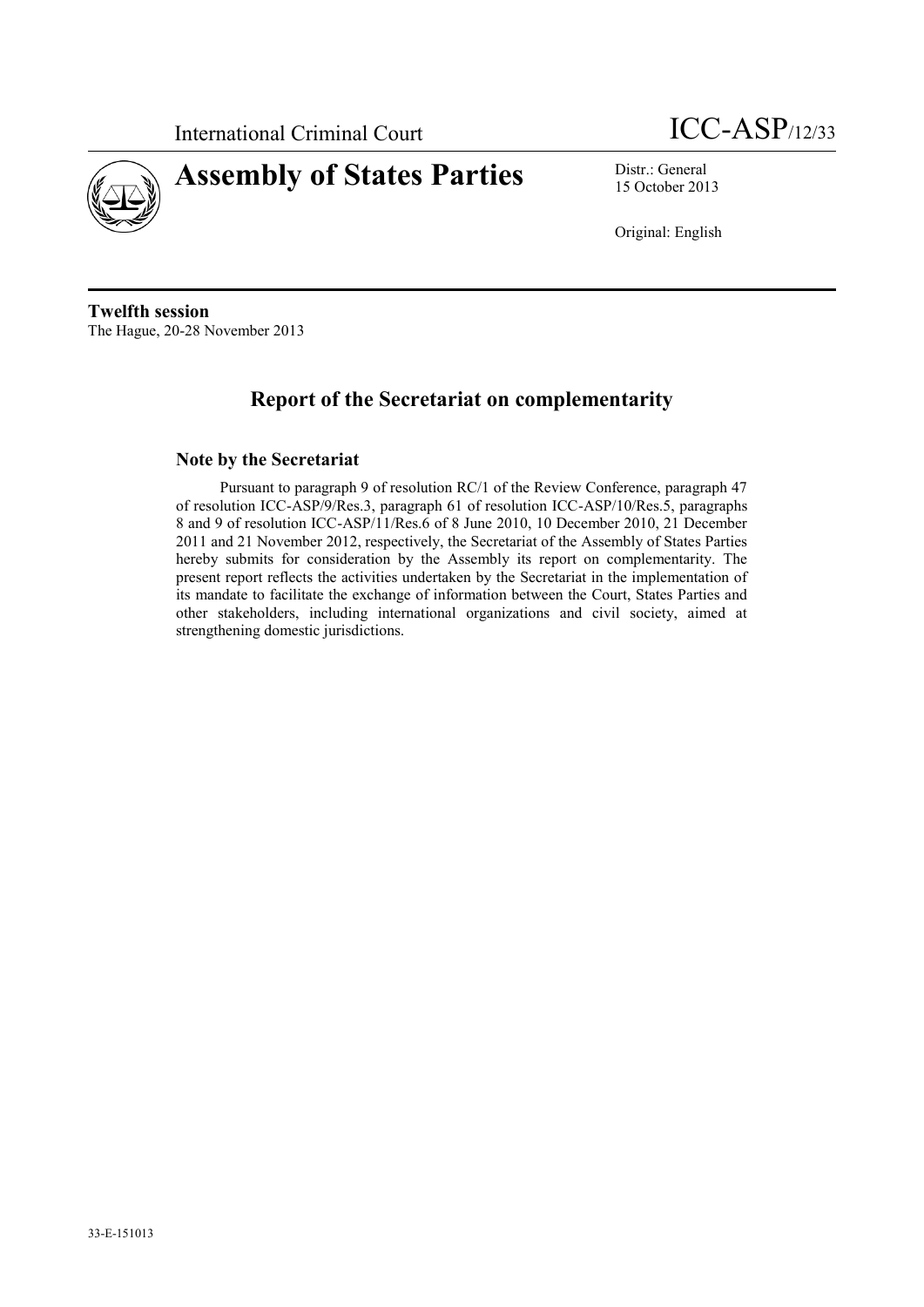## **I. Introduction**

1. By resolution RC/Res.1 entitled "Complementarity", the Review Conference tasked the Secretariat of the Assembly of States Parties ("the Secretariat"),

"…in accordance with resolution ICC-ASP/2/Res.3, and, within existing resources, to facilitate the exchange of information between the Court, States Parties and other stakeholders, including international organizations and civil society, aimed at strengthening domestic jurisdictions, and *requests* the Secretariat of the Assembly of States Parties to report to the tenth session of the Assembly on progress in this regard".

2. The Assembly of States Parties ("the Assembly") reaffirmed this mandate by its subsequent resolutions, ending with resolution ICC-ASP/11/Res.6.

### **II. Activities with respect to actors in the field of complementarity**

3. The Secretariat continued to implement this mandate along the two-track approach identified by the Assembly focal points, Denmark and South Africa. The Secretariat has continued to maintain contacts and further develop working relationships with actors in the field of complementarity, with a view to supporting States in their efforts to strengthen capacity to investigate and prosecute Rome Statute crimes. In particular, the Secretariat facilitated the organization of a high level seminar on witness protection in Dakar in June 2013, organized by the facilitator for cooperation and sponsored by Norway, the Netherlands and Estonia. The seminar gathered high-ranking officials from nine Francophone African States Parties, and aimed at reinforcing national capacities in the area of witness protection and encouraging the sharing of best practices and experiences with the Court in this specific field. Participants identified several key areas where the capacity of national actors should be reinforced, in order to allow for an effective implementation of positive complementarity, including the training of judicial and police actors involved in witness protection and relocation, and the need to have a proper legal framework in place for giving effect to specific cooperation requests from the Court. A similar seminar is planned by the facilitator for cooperation at the end of October 2013 in Arusha, for Anglophone African States Parties, in which the Secretariat will participate.

4. Furthermore, acting on the basis of requests by some civil society organizations for assistance in holding seminars aimed at building capacity, the Secretariat has acted as a liaison with potential donor organizations. The Secretariat notes that some of the donors are increasingly mainstreaming international justice into their development assistance programmes.

5. The President of the Assembly, Ambassador Tiina Intelmann (Estonia), continues to attach high importance to the topic of complementarity and places a special focus on complementarity in all the statements she gives in different fora, including intergovernmental meetings, regional conferences, and public events. She has stressed the importance of building domestic capacity to investigate and prosecute Rome Statute crimes in a broader rule of law context. The President has also highlighted the important role that regional organizations and the United Nations play in providing assistance in that regard. The goal of her activities is to give complementarity work prominence and to create synergies with various actors who work on these issues.

6. The President also raised the importance of States proactively taking action to strengthen their capacity to bring accountability for Rome Statute crimes in her bilateral meetings. These include bilateral meetings during the United Nations General Assembly 68th Session, as well as with high-level representatives of the European External Action Service, members of the European Parliament and representatives of the African Union **Commission** 

7. The Secretariat has carried out its mandate in close consultation with the Assembly focal points and the President of the Assembly of States Parties, in particular the discussion of modalities for implementation of the mandate.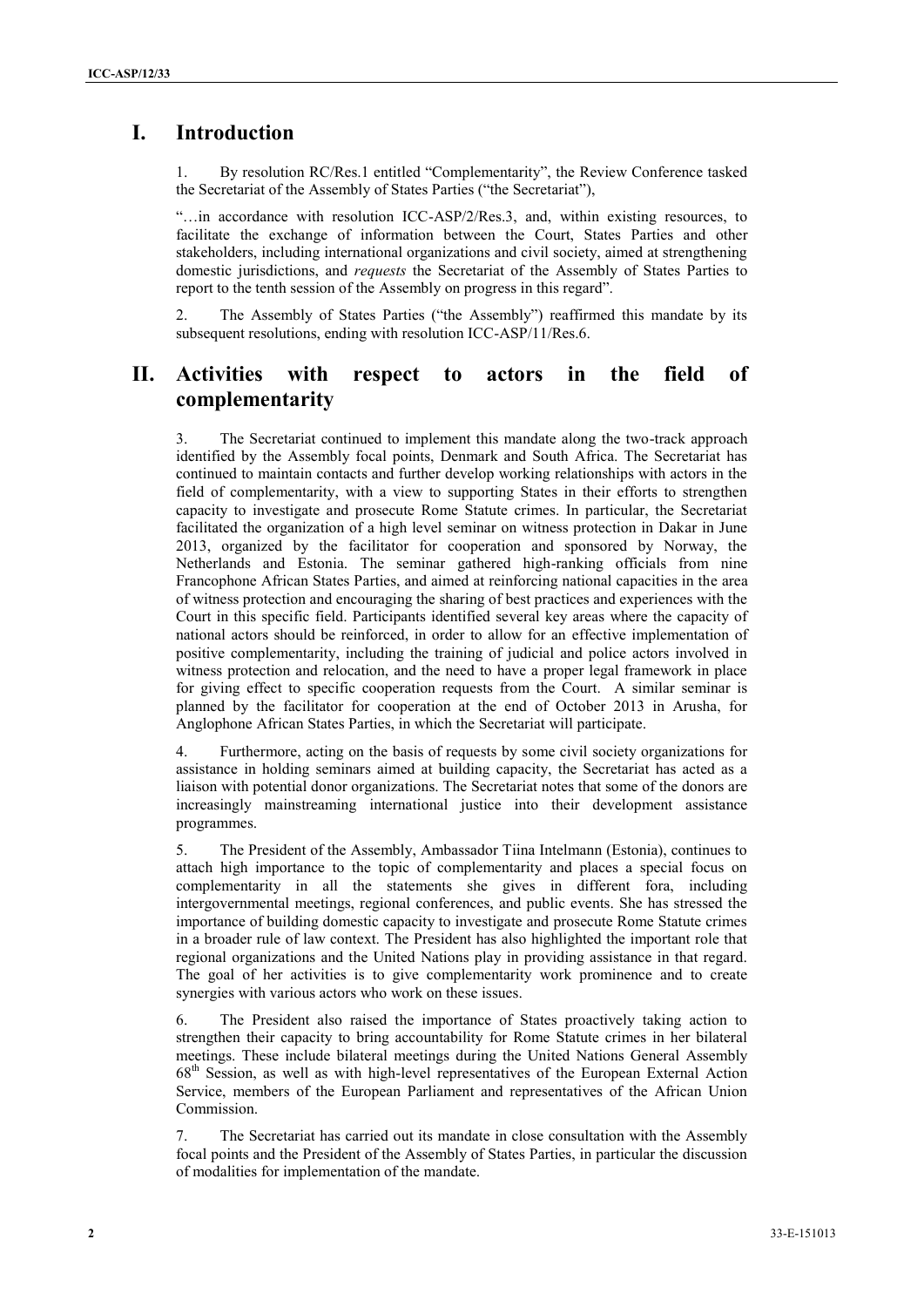#### **III. Requests conveyed by the Secretariat to States and other stakeholders**

8. Pursuant to the mandate set out in paragraph 8 of resolution ICC-ASP/11/Res.6, whereby the Assembly requested the Secretariat to "within existing resources, continue to develop its efforts in facilitating the exchange of information in this regard, including through inviting States to submit information on their capacity- needs for the consideration of States and other actors in a position to provide assistance, and to report on the practical steps taken in this regard to the twelfth session of the Assembly", the Secretariat, by note verbale ICC-ASP/12/S/012 of 12 April 2013, invited States to submit such information on the capacity-building needs which they had identified. The Secretariat has, so far, received responses from three States, which have been posted on the complementarity website when appropriate. Areas where capacity building needs were identified concern, inter alia, the training of personnel in investigation and prosecution techniques, including forensic and witness protection issues, training in the use of legal databases, and access to international criminal law jurisprudence. The Secretariat is liaising with the requesting States with a view to assisting in identifying actors capable of providing the requested assistance.

9. In addition, the Secretariat has identified a number of States having expressed in other fora specific capacity-building needs in various areas, such as evidence collection and witness protection, and intends to follow up with these States and liaise with actors providing assistance in these areas.

10. By note verbale ICC-ASP/12/S/013, of 12 April 2013, the Secretariat, pursuant to paragraph 9 of the above-mentioned resolution, encouraged States, international and regional organizations and civil society to submit to it information on their complementarity-related activities. The Secretariat received three responses from States, which have been posted on the complementarity website as appropriate.

#### **IV. Activities with respect to the Court**

11. In accordance with the mandate of the Review Conference regarding the Court, the Secretariat has continued discussions with the organs of the Court on information sharing and on how it might collaborate with them.

12. The Secretariat collaborated closely with the Court in the organization and identification of participants in the Dakar seminar on witness protection, which allowed for a constructive dialogue among the participating States and the Court, including the identification of areas where capacity building or technical assistance would be needed. The Secretariat intends to continue to improve cooperation with the organs of the Court.

## **V. Complementarity website**

13. The Secretariat continues to hold the view that the vehicle of a dedicated website would more readily facilitate contact and exchange of information among a broad scope of actors in order to meet existing capacity building needs in the area of international criminal justice.

14. In order to make the data formerly contained on the Complementarity Extranet more readily accessible and user friendly, the Secretariat, in February 2013, transferred this data to the internet website of the Assembly of States Parties.<sup>1</sup> The website is intended to provide an information base on events relating to complementarity, identify the main actors and their activities, and facilitate contacts between donor States, international and regional organizations, civil society and recipients, in order to advance the goal of strengthening national capacity to investigate and prosecute the most serious crimes of concern to the international community. The dedicated website is a neutral forum which could be used by donors as well as recipients. The Secretariat continues to post information received on technical assistance needs as well as on capacity-building projects on the website. The

 $\overline{a}$ 

<sup>&</sup>lt;sup>1</sup> http://www.icc-cpi.int/en\_menus/asp/complementarity/Pages/default.aspx